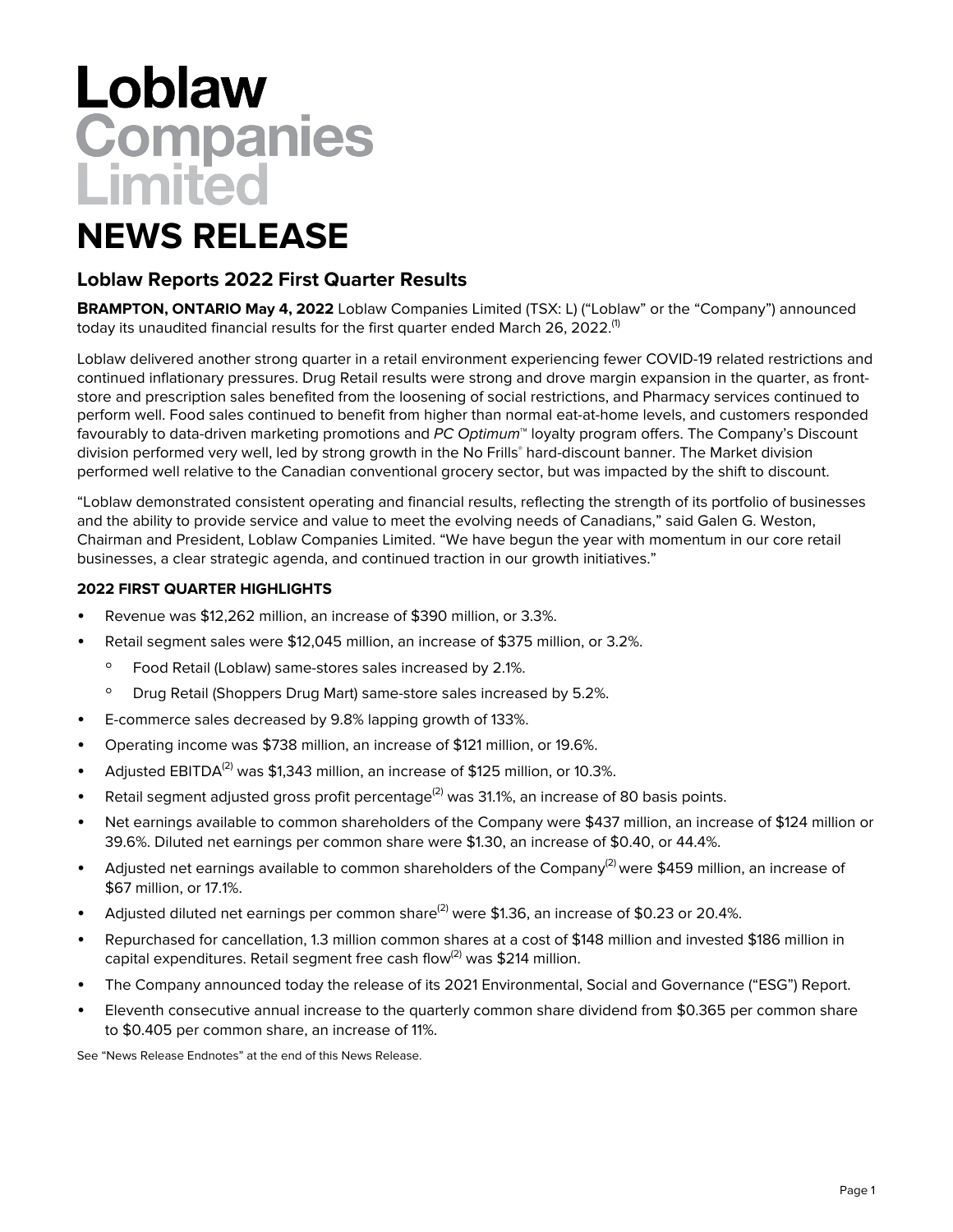## **CONSOLIDATED AND SEGMENT RESULTS OF OPERATIONS**

The following tables provide key performance metrics for the Company by segment and same-store sales.

|                                                                                              |           |                                     |                           |                   |                    | 2022<br>(12 weeks) |           |                       |     |                   | 2021<br>(12 weeks) |
|----------------------------------------------------------------------------------------------|-----------|-------------------------------------|---------------------------|-------------------|--------------------|--------------------|-----------|-----------------------|-----|-------------------|--------------------|
| For the periods ended March 26, 2022<br>and March 27, 2021<br>(millions of Canadian dollars) | Retail    | <b>Financial</b><br><b>Services</b> |                           | Elimin-<br>ations |                    | Consol-<br>idated  | Retail    | Financial<br>Services |     | Elimin-<br>ations | Consol-<br>idated  |
| <b>Revenue</b>                                                                               | \$12,045  | \$<br>274 \$ (57)                   |                           |                   |                    | \$12,262           | \$11,670  | \$<br>$253$ \$        |     | (51)              | \$11,872           |
| Adjusted gross profit <sup>(2)</sup>                                                         | \$3,743   | \$<br>241                           | $\frac{1}{2}$             | (57)              |                    | \$3,927            | \$3,533   | \$<br>$216$ \$        |     | (51)              | \$3,698            |
| Adjusted gross profit $\%^{(2)}$                                                             | 31.1%     | N/A                                 |                           | $-$ %             |                    | 32.0%              | 30.3%     | N/A                   |     | $-$ %             | 31.1%              |
| <b>Operating income</b>                                                                      | \$<br>690 | \$<br>48                            | $\boldsymbol{\hat{5}}$    |                   | \$                 | 738                | \$<br>553 | \$<br>64 \$           |     |                   | \$<br>617          |
| Adjusted operating Income <sup>(2)</sup>                                                     | 781       | 48                                  |                           |                   |                    | 829                | 661       | 64                    |     |                   | 725                |
| Adjusted EBITDA <sup>(2)</sup>                                                               | \$1,285   | \$<br>58                            | $\boldsymbol{\hat{\phi}}$ |                   | $\mathbf{\hat{z}}$ | 1,343              | \$1,145   | \$<br>73 \$           |     |                   | \$<br>1,218        |
| Adjusted EBITDA margin <sup>(2)</sup>                                                        | 10.7%     | N/A                                 |                           | $-$ %             |                    | 11.0 %             | 9.8%      | N/A                   |     | $-$ %             | 10.3%              |
| Net interest expense and other                                                               |           |                                     |                           |                   |                    |                    |           |                       |     |                   |                    |
| financing charges                                                                            | \$<br>126 | \$<br>16                            | \$                        |                   | \$                 | 142                | \$<br>144 | \$<br>16              | -\$ |                   | \$<br>160          |
| Adjusted net interest expense                                                                |           |                                     |                           |                   |                    |                    |           |                       |     |                   |                    |
| and other financing charges                                                                  | 137       | 16                                  |                           |                   |                    | 153                | 144       | 16                    |     |                   | 160                |
| Earnings before income taxes                                                                 | \$ 564    | \$<br>$32$ \$                       |                           |                   | \$                 | 596                | \$<br>409 | \$<br>48 \$           |     |                   | \$<br>457          |
| <b>Income Taxes</b>                                                                          |           |                                     |                           |                   | \$                 | 123                |           |                       |     |                   | \$<br>122          |
| Adjusted income taxes <sup>(2)</sup>                                                         |           |                                     |                           |                   |                    | 181                |           |                       |     |                   | 151                |
| Net earnings attributable to<br>non-controlling interests                                    |           |                                     |                           |                   | \$                 | 33                 |           |                       |     |                   | \$<br>19           |
| Prescribed dividends on                                                                      |           |                                     |                           |                   |                    |                    |           |                       |     |                   |                    |
| preferred shares in                                                                          |           |                                     |                           |                   |                    |                    |           |                       |     |                   |                    |
| share capital                                                                                |           |                                     |                           |                   |                    | 3                  |           |                       |     |                   | 3                  |
| Net earnings available to                                                                    |           |                                     |                           |                   |                    |                    |           |                       |     |                   |                    |
| common shareholders of the                                                                   |           |                                     |                           |                   |                    |                    |           |                       |     |                   |                    |
| Company                                                                                      |           |                                     |                           |                   | \$                 | 437                |           |                       |     |                   | \$<br>313          |
| Adjusted net earnings available<br>to common shareholders of                                 |           |                                     |                           |                   |                    |                    |           |                       |     |                   |                    |
| the Company <sup>(2)</sup>                                                                   |           |                                     |                           |                   |                    | 459                |           |                       |     |                   | 392                |
| Diluted net earnings per                                                                     |           |                                     |                           |                   |                    |                    |           |                       |     |                   |                    |
| common share (\$)                                                                            |           |                                     |                           |                   | \$                 | 1.30               |           |                       |     |                   | \$<br>0.90         |
| Adjusted diluted net earnings<br>per common share <sup>(2)</sup> (\$)                        |           |                                     |                           |                   | \$                 | 1.36               |           |                       |     |                   | \$<br>1.13         |
| Diluted weighted average                                                                     |           |                                     |                           |                   |                    |                    |           |                       |     |                   |                    |
| common shares outstanding                                                                    |           |                                     |                           |                   |                    |                    |           |                       |     |                   |                    |
| (in millions)                                                                                |           |                                     |                           |                   |                    | 336.7              |           |                       |     |                   | 348.2              |
|                                                                                              |           |                                     |                           |                   |                    |                    |           |                       |     |                   |                    |

| For the periods ended March 26, 2022 and March 27, 2021<br>(millions of Canadian dollars except where otherwise indicated) |              | 2022<br>(12 weeks) |             | 2021<br>(12 weeks) |
|----------------------------------------------------------------------------------------------------------------------------|--------------|--------------------|-------------|--------------------|
|                                                                                                                            |              | Same-store         |             | Same-store         |
|                                                                                                                            | <b>Sales</b> | sales              | Sales       | sales              |
| Food retail                                                                                                                | \$<br>8,682  | 2.1%               | \$<br>8.479 | 0.1%               |
| Drug retail                                                                                                                | 3,363        | 5.2%               | 3,191       | (1.7)%             |
| Pharmacy                                                                                                                   | 1.724        | 6.8%               | 1.614       | 3.5%               |
| Front store                                                                                                                | 1,639        | 3.6%               | 1,577       | (6.4)%             |
|                                                                                                                            |              |                    |             |                    |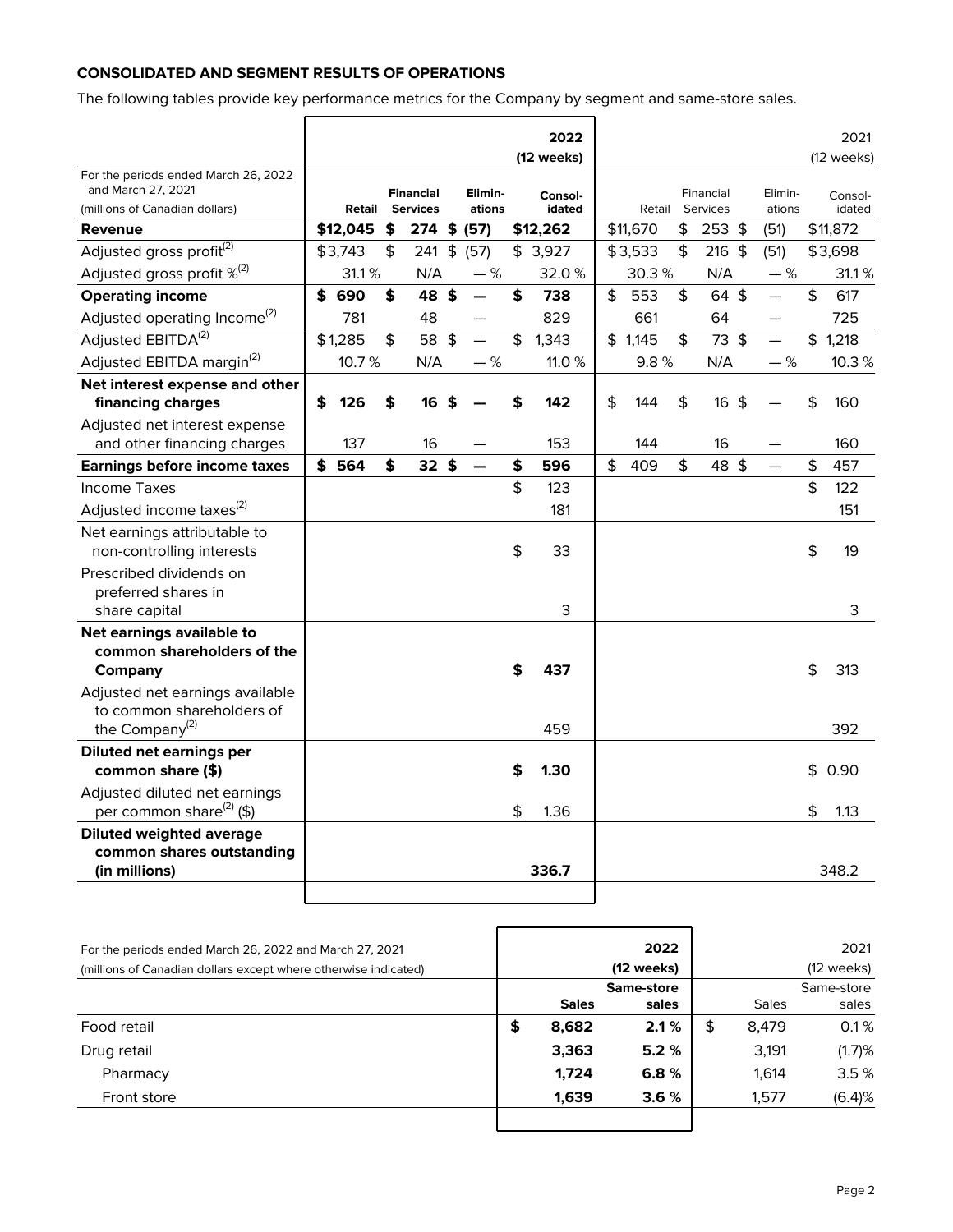#### **RETAIL SEGMENT**

- Retail segment sales were \$12,045 million, an increase of \$375 million, or 3.2%.
	- Food Retail (Loblaw) sales were \$8,682 million and Food Retail same-store sales grew by 2.1% (2021 0.1%).
		- The Consumer Price Index as measured by The Consumer Price Index for Food Purchased From Stores was 7.5% (2021 – 0.9%) which was slightly lower than the Company's internal food inflation.
		- Food Retail basket size decreased and traffic increased.
	- Drug Retail (Shoppers Drug Mart) sales were \$3,363 million, and Drug Retail same-store sales grew by 5.2% (2021 – decreased by 1.7%), with pharmacy same-store sales growth of 6.8% (2021 – 3.5%) and front store same-store sales growth of 3.6% (2021 – decreased by 6.4%).
		- On a same-store basis, the number of prescriptions dispensed increased by 5.8% (2021 decreased by 0.8%) and the average prescription value increased by 0.4% (2021 – 2.4%).
- Operating income was \$690 million, an increase of \$137 million, or 24.8%.
- Adjusted gross profit<sup>(2)</sup> was \$3,743 million, an increase of \$210 million, or 5.9%. The adjusted gross profit percentage<sup>(2)</sup> of 31.1% increased by 80 basis points, primarily driven from favourable changes in the Drug Retail sales mix, with underlying improvements in business initiatives across the Retail segment.
- Adjusted EBITDA<sup>(2)</sup> was \$1,285 million, an increase of \$140 million, or 12.2%. The increase was driven by an increase in adjusted gross profit<sup>(2)</sup>, partially offset by an increase in SG&A. SG&A as a percentage of sales was 20.4%, a decrease of 10 basis points. The favourable decrease of 10 basis points was primarily due to lower COVID-19 related expenses, partially offset by higher costs incurred in Drug Retail from providing pharmacy related services.
- Depreciation and amortization was \$621 million, an increase of \$20 million or 3.3%, primarily driven by an increase in IT assets and leased assets. Included in depreciation and amortization was the amortization of intangibles assets related to the acquisition of Shoppers Drug Mart Corporation of \$117 million (2021 – \$117 million).
- During the quarter, the Company agreed to acquire Lifemark Health Group ("Lifemark") for aggregate cash consideration of \$845 million. Lifemark is the leading provider of outpatient physiotherapy, massage therapy, occupational therapy, chiropractic, mental health, and other ancillary rehabilitation services through its more than 300 clinics across Canada. Regulatory approvals have been received and the transaction is expected to close on or about May 10, 2022.
- 9 food and drug stores were opened, and 10 food and drug stores were closed, resulting in a net decrease in Retail square footage of 0.1 million square feet, or 0.1%.

#### **FINANCIAL SERVICES SEGMENT**

- Revenue was \$274 million, an increase of \$21 million or 8.3%. The increase was primarily driven by higher interest income from growth in credit card receivables and higher interchange income.
- Earnings before income taxes were \$32 million, a decrease in earnings of \$16 million. The Financial Services business continues to benefit from the economic re-opening but earnings have decreased due to the year over year impact of the expected credit loss provision from lapping a larger prior year release of \$20 million versus the current quarter release of \$5 million. The decrease is also driven by the prior year reversal of certain commodity tax accrued.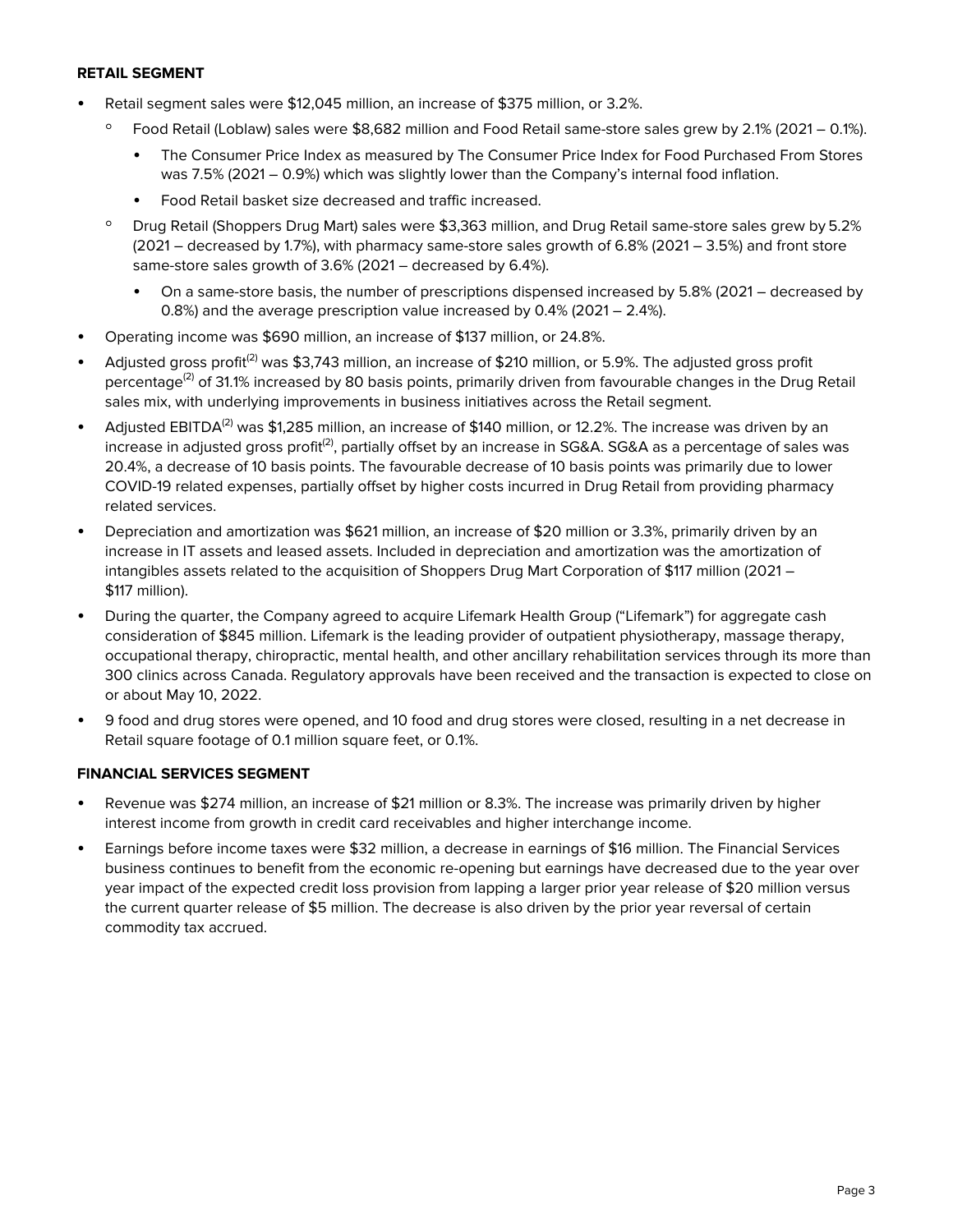# **OUTLOOK(3)**

Loblaw will continue to execute on retail excellence in its core grocery and pharmacy businesses while advancing its growth initiatives in 2022. In the third year of the pandemic, the Company's businesses remain well placed to service the everyday needs of Canadians. However, the Company cannot predict the precise impacts of COVID-19 and the current industry volatility on its 2022 financial results. Loblaw anticipates that in the first half of 2022 sales will benefit from the continued impact of the pandemic and elevated industry-wide inflation. As societies and economies reopen and the Company starts to lap elevated 2021 inflationary prices and COVID-19 related pharmacy services, year on year revenue growth will be more challenged.

The Company continues to expect:

- its Retail business to grow earnings faster than sales;
- Earnings per Common Share growth in the low double digits, with higher growth in the first half of the year;
- to invest approximately \$1.4 billion in capital expenditures, net of proceeds from property disposals, reflecting incremental store and distribution network investments; and
- to return capital to shareholders by allocating a significant portion of free cash flow to share repurchases.

### **ENVIRONMENTAL, SOCIAL AND GOVERNANCE (ESG)**

The company issued its [2021 ESG Report,](https://www.loblaw.ca/en/responsibility) aligned with GRI standards, expanded SASB disclosures and commentary related to ongoing TCFD assessment.

In the quarter, Loblaw continued support for communities: it's annual spring food drive raised more than \$1 million of products for food bank partners nationwide; the Company mobilized immediate and ongoing support for the Canadian Red Cross Humanitarian Crisis Appeal with in-kind donations and funds donated and raised totaling \$1.8 million.

#### **NORMAL COURSE ISSUER BID PROGRAM**

During the first quarter of 2022, the Company entered into an automatic share purchase plan ("ASPP") with a broker in order to facilitate the repurchase of the Company's common shares under its NCIB. During the effective period of the ASPP, the Company's broker may purchase common shares at times when the Company would not be active in the market.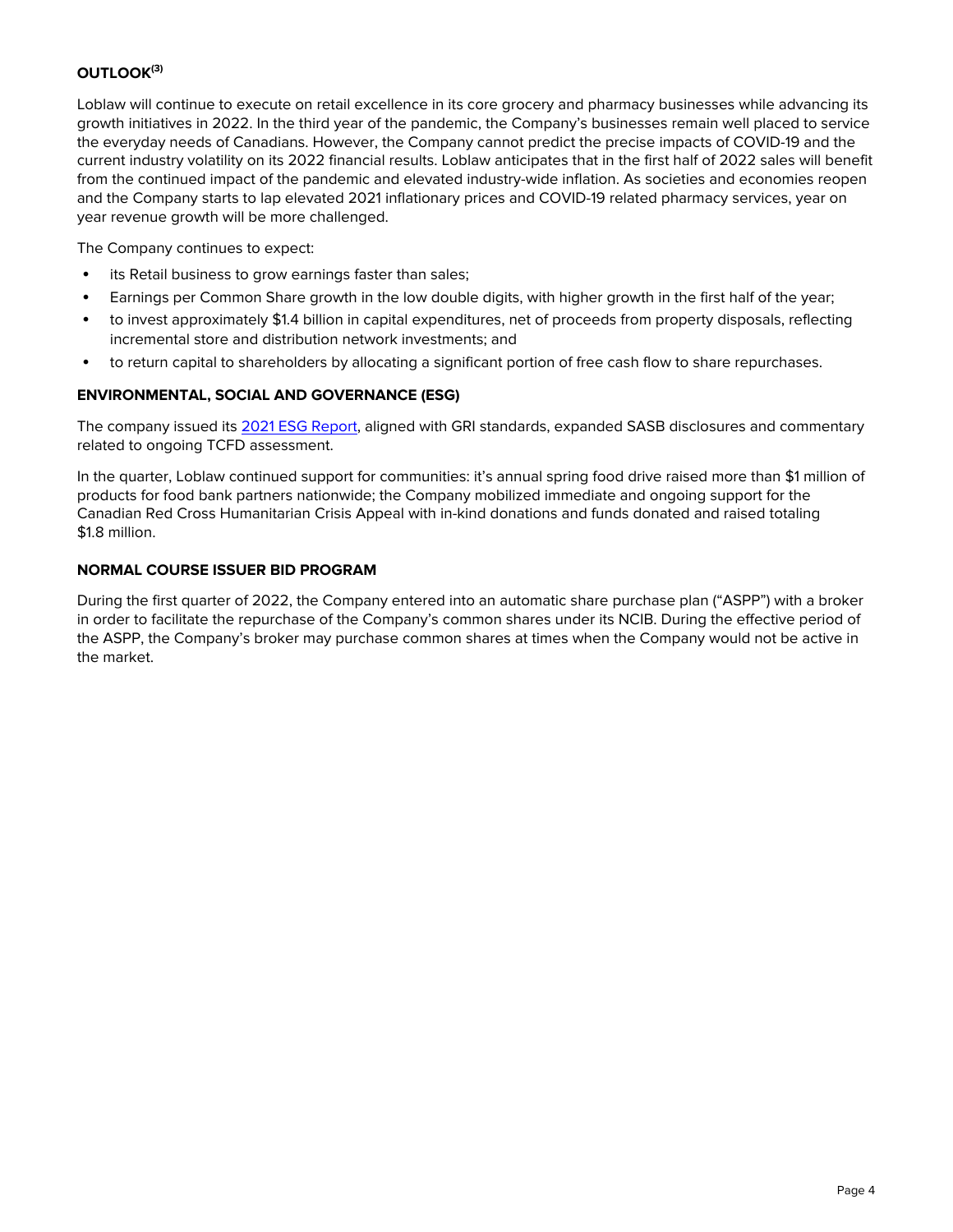#### **FORWARD-LOOKING STATEMENTS**

This News Release contains forward-looking statements about the Company's objectives, plans, goals, aspirations, strategies, financial condition, results of operations, cash flows, performance, prospects, opportunities and legal and regulatory matters. Specific forward-looking statements in this News Release include, but are not limited to, statements with respect to the Company's anticipated future results, events and plans, strategic initiatives and restructuring, regulatory changes including further healthcare reform, future liquidity, planned capital investments, and the status and impact of Information Technology systems implementation. These specific forward-looking statements are contained throughout this News Release including, without limitation, in the "Consolidated Results of Operations" and "Outlook" section of this News Release. Forward-looking statements are typically identified by words such as "expect", "anticipate", "believe", "foresee", "could", "estimate", "goal", "intend", "plan", "seek", "strive", "will", "may", "should" and similar expressions, as they relate to the Company and its management.

Forward-looking statements reflect the Company's estimates, beliefs and assumptions, which are based on management's perception of historical trends, current conditions and expected future developments, as well as other factors it believes are appropriate in the circumstances. The Company's estimates, beliefs and assumptions are inherently subject to significant business, economic, competitive and other uncertainties and contingencies regarding future events, including the COVID-19 pandemic and as such, are subject to change. The Company can give no assurance that such estimates, beliefs and assumptions will prove to be correct.

Numerous risks and uncertainties could cause the Company's actual results to differ materially from those expressed, implied or projected in the forward-looking statements, including those described in the Company's MD&A in the Company's 2021 Annual Report - Financial Review and Section 4 "Risks" of the Company's 2021 Annual Information Form for the year ended January 1, 2022.

Readers are cautioned not to place undue reliance on these forward-looking statements, which reflect the Company's expectations only as of the date of this News Release. Except as required by law, the Company does not undertake to update or revise any forward-looking statements, whether as a result of new information, future events or otherwise.

#### **DECLARATION OF DIVIDENDS**

Subsequent to the end of the first quarter of 2022, the Board of Directors declared a quarterly dividend on Common Shares and Second Preferred Shares, Series B.

Common Shares \$0.405 per common share, payable on July 1, 2022 to shareholders of record on June 15, 2022. Second Preferred Shares, Series B \$0.33125 per share, payable on June 30, 2022 to shareholders of record on June 15, 2022.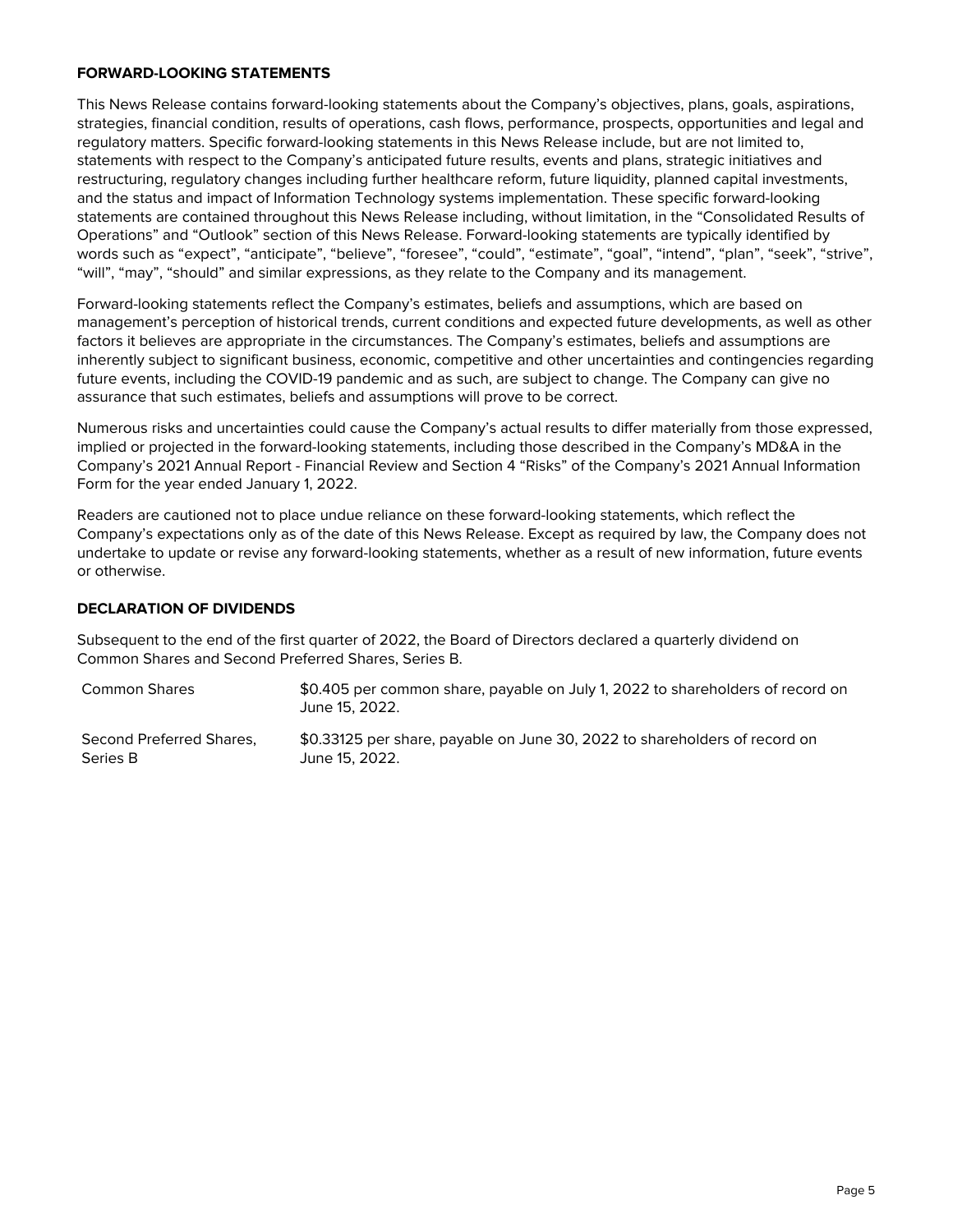#### **EXCERPT OF NON-GAAP FINANCIAL MEASURES**

The Company uses non-GAAP financial measures, as reconciled and fully described in Appendix 1 "Non-GAAP Financial Measures" of this News Release.

These measures do not have a standardized meaning prescribed by GAAP and therefore they may not be comparable to similarly titled measures presented by other publicly traded companies and should not be construed as an alternative to other financial measures determined in accordance with GAAP.

The following table provides a summary of the differences between the Company's consolidated results on GAAP and Non-GAAP financial measures, which are reconciled and fully described in Appendix 1.

| As at or for the periods ended March 26, 2022 and March 27, 2021               |                         |    |                                  | 2022                        | 2021 |             |                    |                  |  |                      |
|--------------------------------------------------------------------------------|-------------------------|----|----------------------------------|-----------------------------|------|-------------|--------------------|------------------|--|----------------------|
| (millions of Canadian dollars except where otherwise indicated)                |                         |    |                                  | (12 weeks)                  |      |             |                    |                  |  | (12 weeks)           |
|                                                                                | <b>GAAP</b>             |    | <b>Adjusting</b><br><b>Items</b> | Non-<br>GAAP <sup>(2)</sup> |      | <b>GAAP</b> | Adjusting<br>Items |                  |  | Non-<br>$GAAP^{(2)}$ |
| EBITDA                                                                         | \$<br>$1,369$ \$        |    | $(26)$ \$                        | 1,343                       | \$   | $1,227$ \$  |                    | $(9)$ \$         |  | 1,218                |
| <b>Operating Income</b>                                                        | \$<br>738\$             |    | $91$ \$                          | 829                         | \$   | $617$ \$    |                    | 108 <sup>5</sup> |  | 725                  |
| Net interest expense and other financing<br>charges                            | 142                     |    | 11                               | 153                         |      | 160         |                    |                  |  | 160                  |
| Earnings before income taxes                                                   | \$<br>596 \$            |    | $80$ \$                          | 676                         | \$   | 457 \$      |                    | 108 <sup>5</sup> |  | 565                  |
| Deduct the following:                                                          |                         |    |                                  |                             |      |             |                    |                  |  |                      |
| Income Tax                                                                     | 123                     |    | 58                               | 181                         |      | 122         |                    | 29               |  | 151                  |
| Non-controlling Interests                                                      | 33                      |    |                                  | 33                          |      | 19          |                    |                  |  | 19                   |
| Prescribed dividends on preferred shares                                       | 3                       |    |                                  | з                           |      | 3           |                    |                  |  | 3                    |
| Net earnings available to common<br>shareholders of the Company <sup>(i)</sup> | \$<br>437               | S  | 22 <sub>5</sub>                  | 459                         | \$   | $313$ \$    |                    | 79 \$            |  | 392                  |
| Diluted net earnings per common share (\$)                                     | \$<br>1.30 <sub>1</sub> | \$ | $0.06$ \$                        | 1.36                        | \$   | 0.90~\$     |                    | $0.23$ \$        |  | 1.13                 |
| Diluted weighted average common shares<br>(millions)                           | 336.7                   |    |                                  | 336.7                       |      | 348.2       |                    |                  |  | 348.2                |
|                                                                                |                         |    |                                  |                             |      |             |                    |                  |  |                      |

(i) Net earnings available to common shareholders of the Company are net earnings attributable to shareholders of the Company net of dividends declared on the Company's Second Preferred Shares, Series B.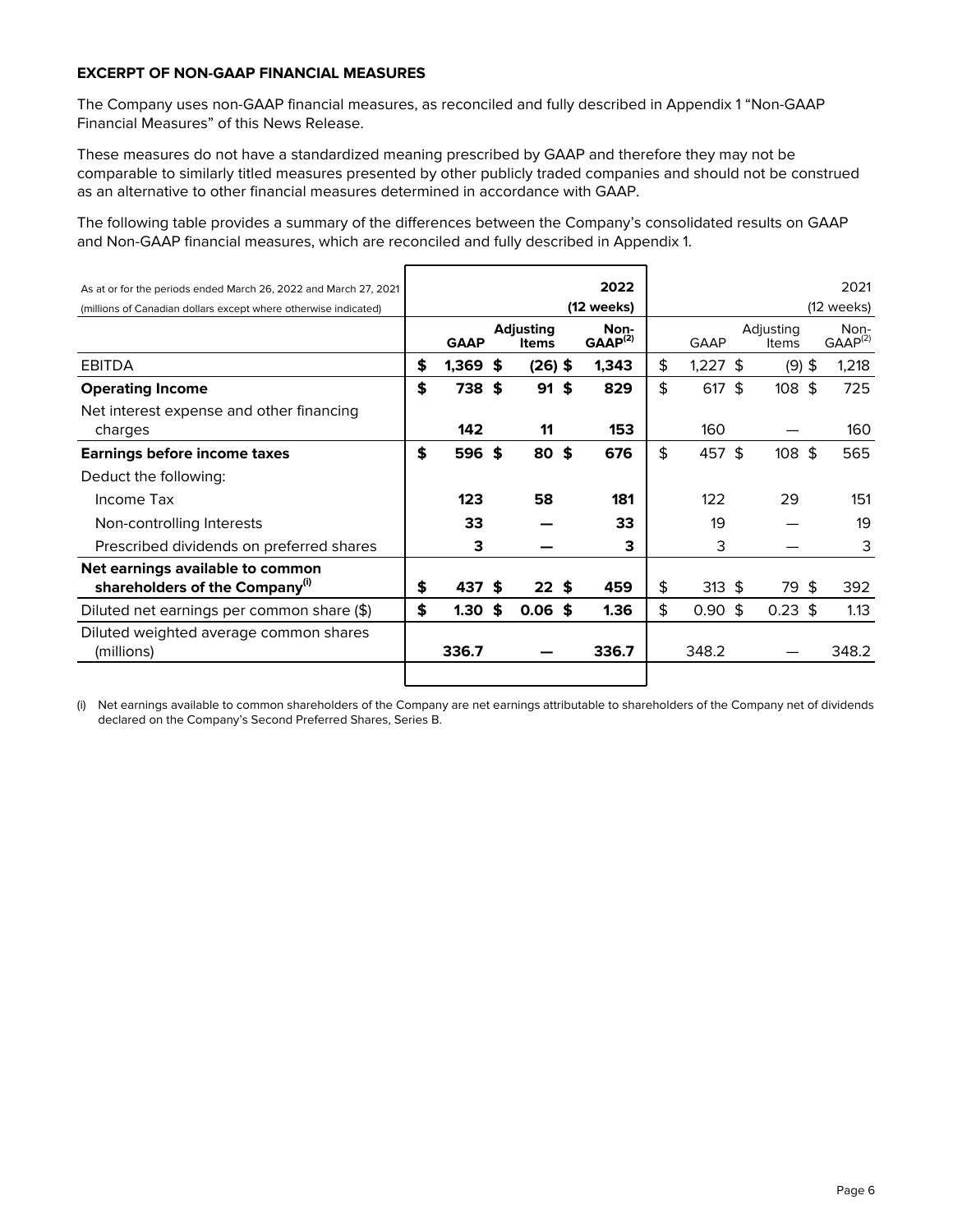The following table provides a summary of the Company's adjusting items which are reconciled and fully described in Appendix 1.

 $\blacksquare$ 

| As at or for the periods ended March 26, 2022 and March 27, 2021         | 2022       | 2021       |
|--------------------------------------------------------------------------|------------|------------|
| (millions of Canadian dollars except where otherwise indicated)          | (12 weeks) | (12 weeks) |
| <b>Operating Income</b>                                                  | \$<br>738  | \$<br>617  |
| Add (Deduct) impact of the following:                                    |            |            |
| Amortization of intangible assets acquired with Shoppers Drug Mart       | \$<br>117  | \$<br>117  |
| Restructuring and other related costs                                    | (15)       | 4          |
| Lifemark transaction costs                                               |            |            |
| Fair value adjustment on fuel and foreign currency contracts             | (14)       | (8)        |
| Gain on sale of non-operating properties                                 |            | (5)        |
| Adjusting Items                                                          | \$<br>91   | \$<br>108  |
| <b>Adjusted Operating Income</b> <sup>(2)</sup>                          | \$<br>829  | \$<br>725  |
| Net interest expense and other financing charges                         | \$<br>142  | \$<br>160  |
| Add the impact of the following:                                         |            |            |
| Recovery related to Glenhuron                                            | 11         |            |
| Adjusted Net interest expense and other financing charges <sup>(2)</sup> | \$<br>153  | \$<br>160  |
| <b>Income Taxes</b>                                                      | \$<br>123  | \$<br>122  |
| Add the impact of the following:                                         |            |            |
| Recovery related to Glenhuron                                            | \$<br>33   | \$         |
| Tax impact of items included in adjusted earnings before taxes           | 25         | 29         |
| Adjusting Items                                                          | \$<br>58   | \$<br>29   |
| Adjusted Income Taxes <sup>(2)</sup>                                     | \$<br>181  | \$<br>151  |
|                                                                          |            |            |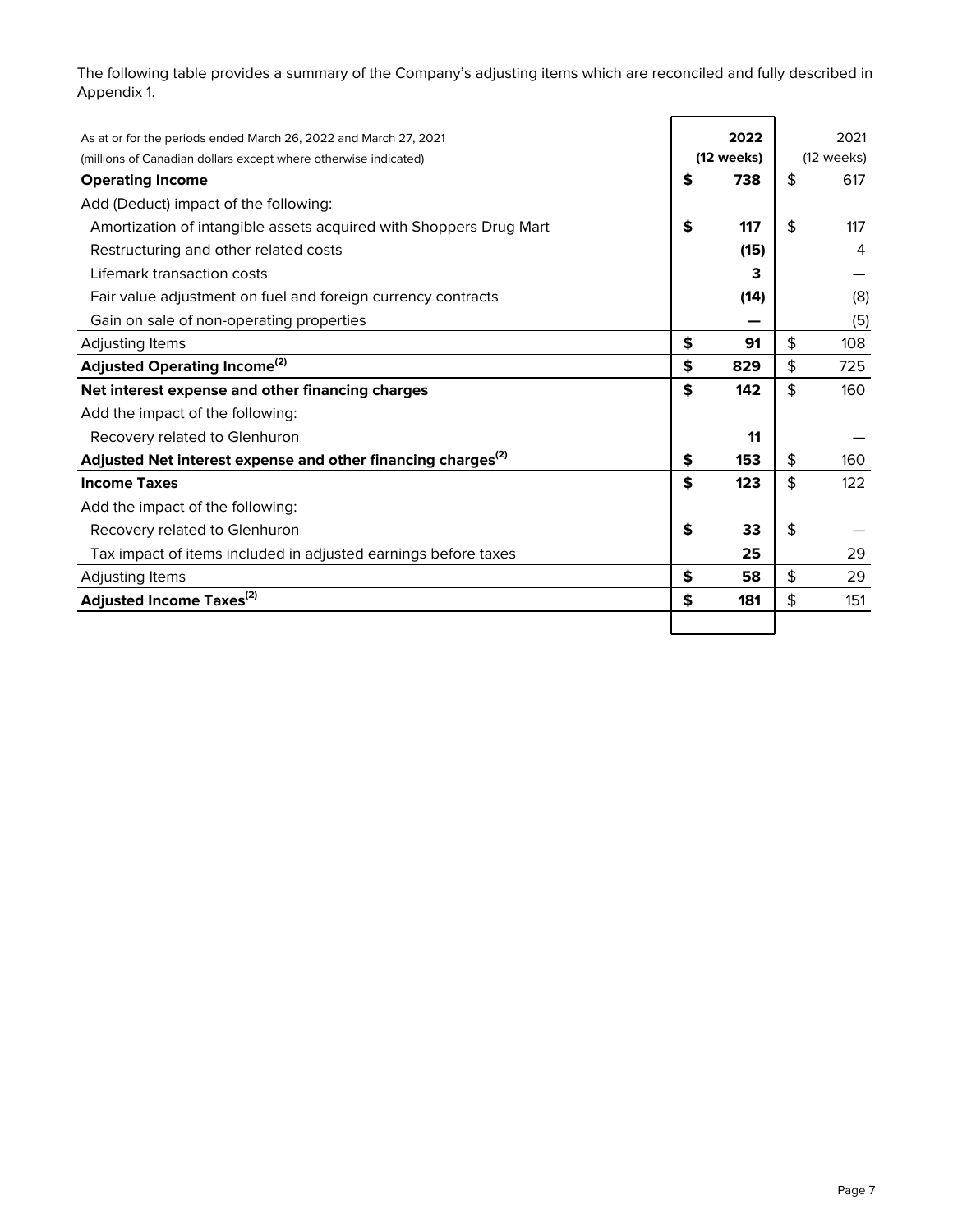#### **CORPORATE PROFILE**

#### **2021 Annual Report and 2022 First Quarter Report to Shareholders**

The Company's 2021 Annual Report and 2022 First Quarter Report to Shareholders are available in the "Investors" section of the Company's website at loblaw.ca and on sedar.com.

#### **Investor Relations**

| Investor inquiries, contact:       | Media inquiries, contact:                                  |
|------------------------------------|------------------------------------------------------------|
| Roy MacDonald                      | Kevin Groh                                                 |
| Vice President. Investor Relations | Senior Vice President, Corporate Affairs and Communication |
| (905) 861-2243                     | $(905) 861 - 2437$                                         |
| investor@loblaw.ca                 | pr@loblaw.ca                                               |

Additional financial information has been filed electronically with various securities regulators in Canada through the System for Electronic Document Analysis and Retrieval (SEDAR) and with the Office of the Superintendent of Financial Institutions (OSFI) as the primary regulator for the Company's subsidiary, President's Choice Bank. The Company holds an analyst call shortly following the release of its quarterly results. These calls are archived in the "Investors" section of the Company's website at loblaw.ca.

#### **Conference Call and Webcast**

Loblaw Companies Limited will host a conference call as well as an audio webcast on May 4, 2022 at 10:00 a.m. (ET).

To access via tele-conference, please dial (416) 764-8688 or (888) 390-0546. The playback will be made available approximately two hours after the event at (416) 764-8677 or (888) 390-0541, access code: 356227#. To access via audio webcast, please go to the "Investor" section of loblaw.ca. Pre-registration will be available.

Full details about the conference call and webcast are available on the Loblaw Companies Limited website at loblaw.ca.

#### **Annual Meeting of Shareholders**

The 2022 Annual Meeting of Shareholders of Loblaw Companies Limited will be held on Thursday, May 5, 2022 at 11:00 a.m. (ET). This year's meeting will be held as a virtual meeting, by way of a live webcast. Shareholders will be able to listen, participate and vote at the meeting in real time through a live webcast online at https://web.lumiagm.com/282236019. See "How do I attend and participate in the virtual Meeting?" in the Management Proxy dated March 25, 2022, which can be viewed online at www.loblaw.ca or under Loblaw's SEDAR profile at www.sedar.com, for detailed instructions on how to attend and vote at the meeting.

Please refer to the "Events and Presentations" or "Shareholders Services" page at loblaw.ca for additional details on the virtual meeting.

#### **News Release Endnotes**

- (1) This News Release contains forward-looking information. See "Forward-Looking Statements" section of this News Release and the Company's 2021 Annual Report for a discussion of material factors that could cause actual results to differ materially from the forecasts and projections herein and of the material factors and assumptions that were used when making these statements. This News Release should be read in conjunction with Loblaw Companies Limited's filings with securities regulators made from time to time, all of which can be found at sedar.com and at loblaw.ca.
- (2) See "Non-GAAP Financial Measures" section in Appendix 1 of this News Release, which includes the reconciliation of such non-GAAP measures to the most directly comparable GAAP measures.
- (3) To be read in conjunction with the "Forward-Looking Statements" section of this News Release and the Company's 2021 First Quarter Report to Shareholders.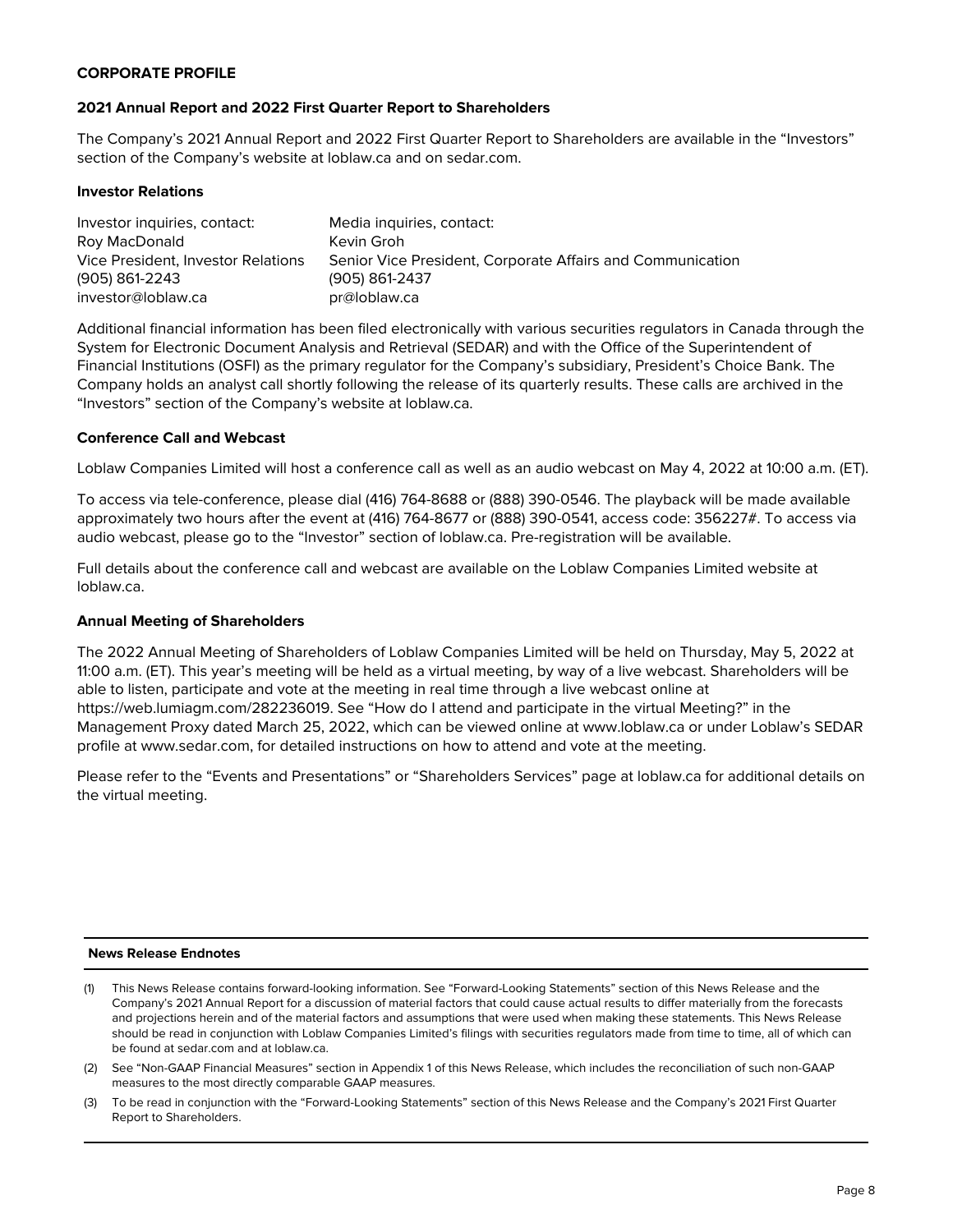#### **Appendix 1: NON-GAAP FINANCIAL MEASURES**

The Company uses the following non-GAAP financial measures and ratios: Retail segment gross profit; Retail segment adjusted gross profit; Retail segment adjusted gross profit percentage; adjusted earnings before income taxes, net interest expense and other financing charges and depreciation and amortization ("adjusted EBITDA"); adjusted EBITDA margin; adjusted operating income; adjusted net interest expense and other financing charges; adjusted income taxes; adjusted effective tax rate; adjusted net earnings available to common shareholders; adjusted diluted net earnings per common share, and free cash flow. The Company believes these non-GAAP financial measures and ratios provide useful information to both management and investors in measuring the financial performance and financial condition of the Company for the reasons outlined below.

Management uses these and other non-GAAP financial measures to exclude the impact of certain expenses and income that must be recognized under GAAP when analyzing underlying consolidated and segment operating performance, as the excluded items are not necessarily reflective of the Company's underlying operating performance and make comparisons of underlying financial performance between periods difficult. The Company excludes additional items if it believes doing so would result in a more effective analysis of underlying operating performance. The exclusion of certain items does not imply that they are non-recurring.

These measures do not have a standardized meaning prescribed by GAAP and therefore they may not be comparable to similarly titled measures presented by other publicly traded companies and should not be construed as an alternative to other financial measures determined in accordance with GAAP.

**Retail Segment Gross Profit, Retail Segment Adjusted Gross Profit and Retail Segment Adjusted Gross Profit Percentage** The following tables reconcile adjusted gross profit by segment to gross profit by segment, which is reconciled to revenue and cost of merchandise inventories sold measures as reported in the consolidated statements of earnings for the periods ended as indicated. The Company believes that Retail segment gross profit and Retail segment adjusted gross profit are useful in assessing the Retail segment's underlying operating performance and in making decisions regarding the ongoing operations of the business.

|                                                            |              |    |                  |   |                     | 2022<br>(12 weeks) |              | (12 weeks) |           |   |              |  |          |  |  |  |
|------------------------------------------------------------|--------------|----|------------------|---|---------------------|--------------------|--------------|------------|-----------|---|--------------|--|----------|--|--|--|
| For the periods ended March 26, 2022<br>and March 27, 2021 |              |    | <b>Financial</b> |   |                     |                    |              |            | Financial |   |              |  |          |  |  |  |
| (millions of Canadian dollars)                             | Retail       |    | <b>Services</b>  |   | <b>Eliminations</b> | <b>Total</b>       | Retail       |            | Services  |   | Eliminations |  | Total    |  |  |  |
| Revenue                                                    | $$12,045$ \$ |    | 274              | S | (57)                | \$12,262           | $$11,670$ \$ |            | 253       | S | (51)         |  | \$11,872 |  |  |  |
| Cost of merchandise<br>inventories sold                    | 8,302        |    | 33               |   |                     | 8,335              | 8,137        |            | 37        |   |              |  | 8,174    |  |  |  |
| Gross profit                                               | $$3,743$ \$  |    | $241$ \$         |   | (57)                | \$3,927            | $$3,533$ \$  |            | $216$ \$  |   | (51)         |  | \$3,698  |  |  |  |
| Adjusted gross profit                                      | \$3,743      | -S | 241              |   | (57)                | \$3,927            | $$3,533$ \$  |            | $216$ \$  |   | (51)         |  | \$3,698  |  |  |  |
|                                                            |              |    |                  |   |                     |                    |              |            |           |   |              |  |          |  |  |  |

Retail segment adjusted gross profit percentage is calculated as Retail segment adjusted gross profit divided by Retail segment revenue.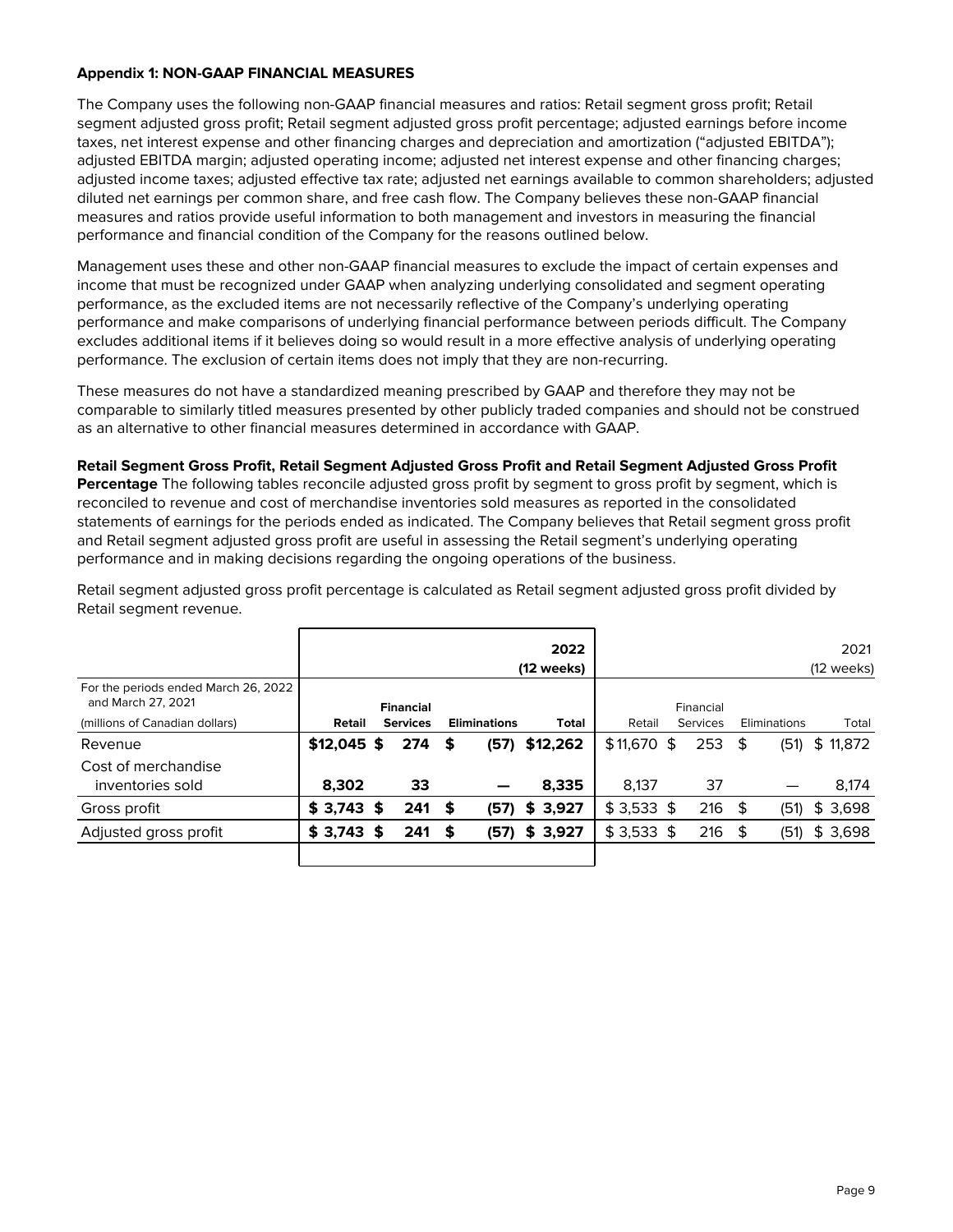**Adjusted Operating Income, Adjusted EBITDA and Adjusted EBITDA Margin** The following tables reconcile adjusted operating income and adjusted EBITDA to operating income, which is reconciled to net earnings attributable to shareholders of the Company as reported in the consolidated statements of earnings for the periods ended as indicated. The Company believes that adjusted EBITDA is useful in assessing the performance of its ongoing operations and its ability to generate cash flows to fund its cash requirements, including the Company's capital investment program.

Adjusted EBITDA margin is calculated as adjusted EBITDA divided by revenue.

|                                                                                    |               |                  |    | 2022                  |                 |           |    | 2021         |  |
|------------------------------------------------------------------------------------|---------------|------------------|----|-----------------------|-----------------|-----------|----|--------------|--|
|                                                                                    |               |                  |    | (12 weeks)            |                 |           |    | (12 weeks)   |  |
| For the periods ended March 26, 2022 and March 27, 2021                            |               | <b>Financial</b> |    |                       |                 | Financial |    |              |  |
| (millions of Canadian dollars)                                                     | Retail        |                  |    | Services Consolidated | Retail          | Services  |    | Consolidated |  |
| Net earnings attributable to shareholders of the<br>Company                        |               |                  | \$ | 440                   |                 |           | \$ | 316          |  |
| Add impact of the following:                                                       |               |                  |    |                       |                 |           |    |              |  |
| Non-controlling interests                                                          |               |                  |    | 33                    |                 |           |    | 19           |  |
| Net interest expense and other financing charges                                   |               |                  |    | 142                   |                 |           |    | 160          |  |
| Income taxes                                                                       |               |                  |    | 123                   |                 |           |    | 122          |  |
| Operating income                                                                   | \$<br>690     | \$<br>48         | \$ | 738                   | \$<br>$553$ \$  | 64 \$     |    | 617          |  |
| Add (deduct) impact of the following:                                              |               |                  |    |                       |                 |           |    |              |  |
| Amortization of intangible assets acquired with<br><b>Shoppers Drug Mart</b>       | \$<br>117     | \$               |    | 117                   | \$<br>$117.$ \$ |           | \$ | 117          |  |
| Lifemark transaction costs                                                         | з             |                  |    | З                     |                 |           |    |              |  |
| Gain on sale of non-operating properties                                           |               |                  |    |                       | (5)             |           |    | (5)          |  |
| Fair value adjustment on fuel and foreign currency<br>contracts                    | (14)          |                  |    | (14)                  | (8)             |           |    | (8)          |  |
| Restructuring and other related costs                                              | (15)          |                  |    | (15)                  | 4               |           |    | 4            |  |
| Adjusting items                                                                    | \$<br>$91$ \$ |                  | S  | 91                    | \$<br>$108$ \$  |           | \$ | 108          |  |
| Adjusted operating income                                                          | \$<br>781     | \$<br>48         | \$ | 829                   | \$<br>661 \$    | 64 \$     |    | 725          |  |
| Depreciation and amortization                                                      | 621           | 10               |    | 631                   | 601             | 9         |    | 610          |  |
| Less: Amortization of intangible assets acquired with<br><b>Shoppers Drug Mart</b> | (117)         |                  |    | (117)                 | (117)           |           |    | (117)        |  |
| <b>Adjusted EBITDA</b>                                                             | \$1,285       | \$<br>58         | \$ | 1,343                 | $$1,145$ \$     | 73 \$     |    | 1,218        |  |
|                                                                                    |               |                  |    |                       |                 |           |    |              |  |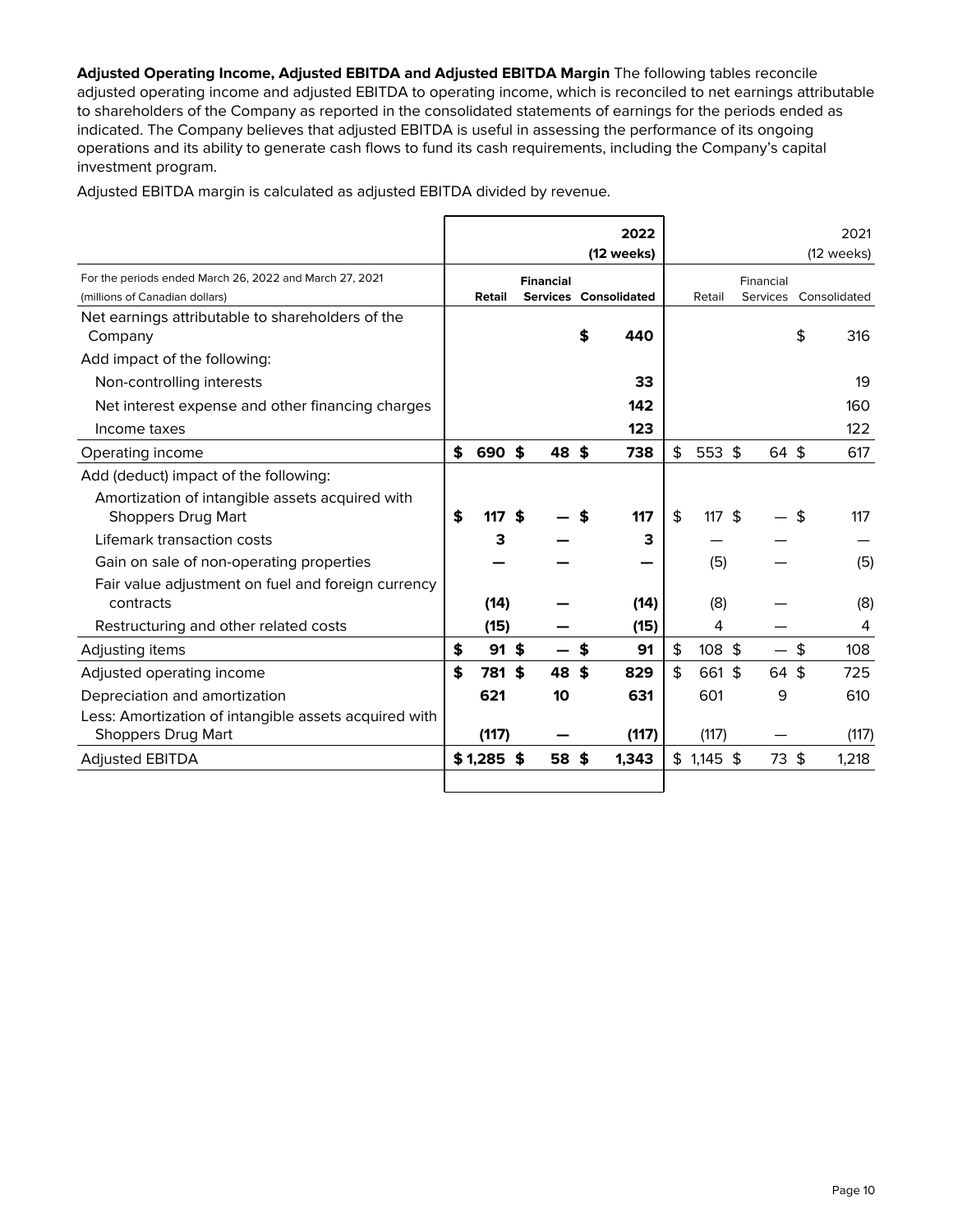In addition to the items described in the Retail segment adjusted gross profit section above, adjusted EBITDA was impacted by the following:

**Amortization of intangible assets acquired with Shoppers Drug Mart** The acquisition of Shoppers Drug Mart in 2014 included approximately \$6,050 million of definite life intangible assets, which are being amortized over their estimated useful lives. Annual amortization associated with the acquired intangibles will be approximately \$500 million until 2024 and will decrease thereafter.

**Restructuring and other related costs** The Company continuously evaluates strategic and cost reduction initiatives related to its store infrastructure, distribution networks and administrative infrastructure with the objective of ensuring a low cost operating structure. Only restructuring activities that are publicly announced related to these initiatives are considered adjusting items.

In the first quarter of 2022, the Company recorded approximately \$15 million (2021 – charges of \$4 million) of restructuring and other related recoveries in connection to the previously announced closure of two distribution centres in Laval and Ottawa. The Company disposed of one of the distribution centres for proceeds of \$26 million and recognized a gain of \$19 million, which was partially offset by \$4 million of restructuring and other related charges. The Company is investing to build a modern and efficient expansion to its Cornwall distribution centre to serve its food and drug retail businesses in Ontario and Quebec. Volumes from the distribution centre in Laval were transferred to Cornwall and the Company will record any remaining restructuring costs in the second quarter of 2022 related to these closures.

**Lifemark transaction costs** In connection with the agreement to acquire Lifemark Health Group, in the first quarter of 2022 the Company recorded \$3 million of acquisition costs in operating income.

**Fair value adjustment on fuel and foreign currency contracts** The Company is exposed to commodity price and U.S. dollar exchange rate fluctuations. In accordance with the Company's commodity risk management policy, the Company enters into exchange traded futures contracts and forward contracts to minimize cost volatility relating to fuel prices and the U.S. dollar exchange rate. These derivatives are not acquired for trading or speculative purposes. Pursuant to the Company's derivative instruments accounting policy, changes in the fair value of these instruments, which include realized and unrealized gains and losses, are recorded in operating income. Despite the impact of accounting for these commodity and foreign currency derivatives on the Company's reported results, the derivatives have the economic impact of largely mitigating the associated risks arising from price and exchange rate fluctuations in the underlying commodities and U.S. dollar commitments.

**Gain/loss on sale of non-operating properties** In the first quarter of 2021, the Company disposed of non-operating properties to a third party and recorded a gain of \$5 million related to the sale.

**Adjusted Net Interest Expense and Other Financing Charges** The following table reconciles adjusted net interest expense and other financing charges to net interest expense and other financing charges as reported in the consolidated statements of earnings for the periods ended as indicated. The Company believes that adjusted net interest expense and other financing charges is useful in assessing the Company's underlying financial performance and in making decisions regarding the financial operations of the business.

| For the periods ended March 26, 2022 and March 27, 2021   | 2022       | 2021                 |
|-----------------------------------------------------------|------------|----------------------|
| (millions of Canadian dollars)                            | (12 weeks) | $(12 \text{ weeks})$ |
| Net interest expense and other financing charges          | 142        | 160                  |
| Add (deduct) impact of the following:                     |            |                      |
| Recovery related to Glenhuron                             | 11         |                      |
| Adjusted net interest expense and other financing charges | 153        | 160                  |
|                                                           |            |                      |

**Recovery related to Glenhuron Bank Limited ("Glenhuron")** The Company has reversed in the quarter \$35 million of previously recorded charges, of which \$33 million is recorded as income tax recovery and \$2 million is recorded as interest income. In addition, interest of \$9 million, before taxes was recorded in respect of interest income earned on expected cash tax refunds.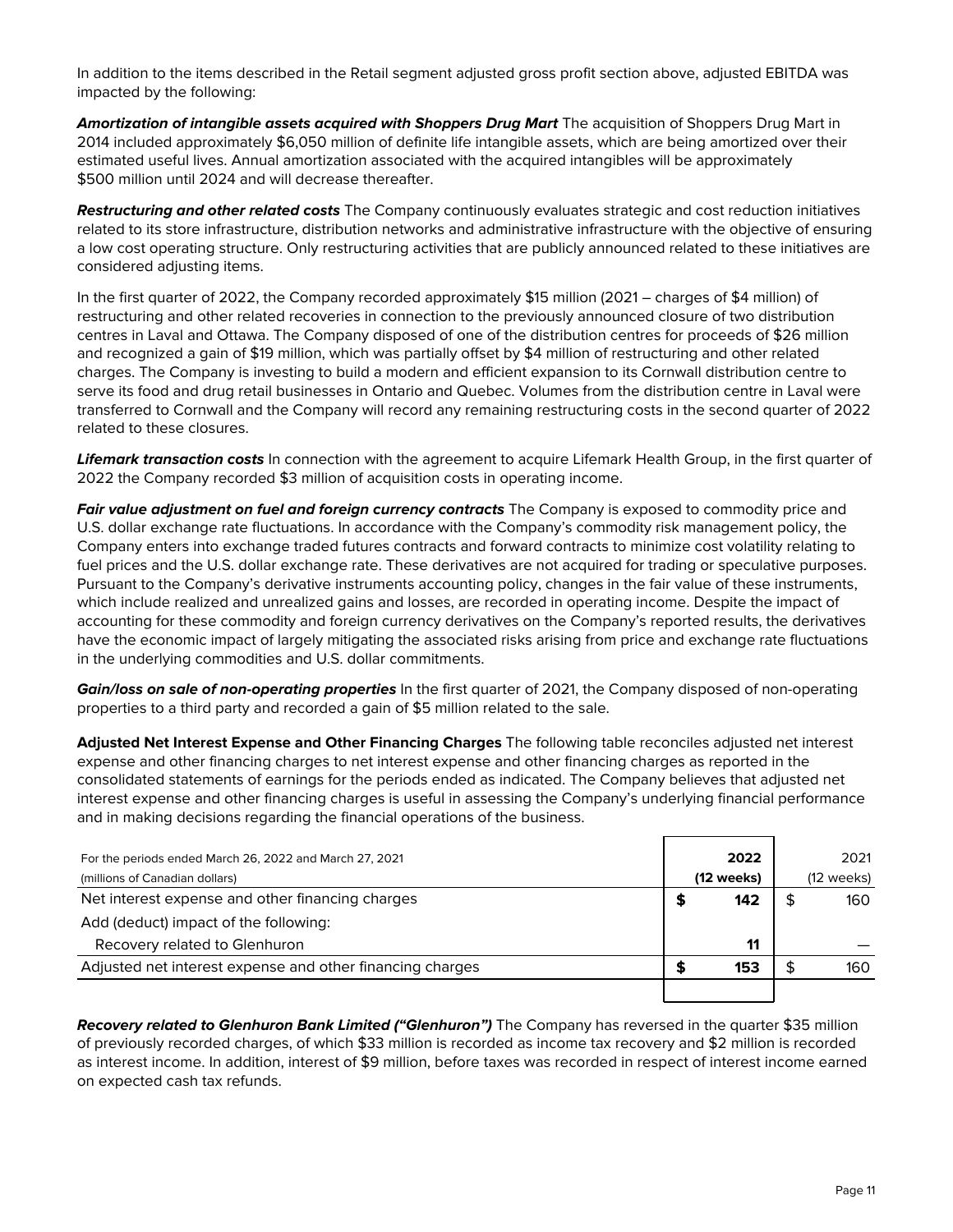**Adjusted Income Taxes and Adjusted Effective Tax Rate** The following table reconciles adjusted income taxes to income taxes as reported in the consolidated statements of earnings for the periods ended as indicated. The Company believes that adjusted income taxes is useful in assessing the Company's underlying operating performance and in making decisions regarding the ongoing operations of its business.

Adjusted effective tax rate is calculated as adjusted income taxes divided by the sum of adjusted operating income less adjusted net interest (recovery)/expense and other financing charges.

| For the periods ended March 26, 2022 and March 27, 2021                        | 2022       | 2021                 |
|--------------------------------------------------------------------------------|------------|----------------------|
| (millions of Canadian dollars except where otherwise indicated)                | (12 weeks) | $(12 \text{ weeks})$ |
| Adjusted operating income <sup>(i)</sup>                                       | \$<br>829  | \$<br>725            |
| Adjusted net interest expense and other financing charges <sup>(i)</sup>       | 153        | 160                  |
| Adjusted earnings before taxes                                                 | \$<br>676  | \$<br>565            |
| Income taxes                                                                   | \$<br>123  | \$<br>122            |
| Add (deduct) impact of the following:                                          |            |                      |
| Tax impact of items included in adjusted earnings before taxes <sup>(ii)</sup> | 25         | 29                   |
| Recovery related to Glenhuron                                                  | 33         |                      |
| Adjusted income taxes                                                          | \$<br>181  | \$<br>151            |
| Effective tax rate                                                             | 20.6 %     | 26.7%                |
| Adjusted income tax rate                                                       | 26.8%      | 26.7%                |
|                                                                                |            |                      |

(i) See reconciliations of adjusted operating income and adjusted net interest expense and other financing charges in the tables above.

(ii) See the adjusted operating income, adjusted EBITDA and adjusted EBITDA margin table and the adjusted net interest expense and other financing charges table above for a complete list of items included in adjusted earnings before taxes.

**Recovery related to Glenhuron** The Company has reversed in the quarter \$35 million of previously recorded charges, of which \$33 million is recorded as income tax recovery and \$2 million is recorded as interest income. In addition, interest of \$9 million, before taxes was recorded in respect of interest income earned on expected cash tax refunds.

**Adjusted Net Earnings Available to Common Shareholders and Adjusted Diluted Net Earnings Per Common Share** The following table reconciles adjusted net earnings available to common shareholders of the Company and adjusted net earnings attributable to shareholders of the Company to net earnings attributable to shareholders of the Company and then to net earnings available to common shareholders of the Company for the periods ended as indicated. The Company believes that adjusted net earnings available to common shareholders and adjusted diluted net earnings per common share are useful in assessing the Company's underlying operating performance and in making decisions regarding the ongoing operations of its business.

| For the periods ended March 26, 2022 and March 27, 2021               | 2022       |    | 2021                 |
|-----------------------------------------------------------------------|------------|----|----------------------|
| (millions of Canadian dollars except where otherwise indicated)       | (12 weeks) |    | $(12 \text{ weeks})$ |
| Net earnings attributable to shareholders of the Company              | \$<br>440  |    | 316                  |
| Prescribed dividends on preferred shares in share capital             | (3)        |    | (3)                  |
| Net earnings available to common shareholders of the Company          | \$<br>437  | \$ | 313                  |
| Net earnings attributable to shareholders of the Company              | \$<br>440  | S  | 316                  |
| Adjusting items (refer to the following table)                        | 22         |    | 79                   |
| Adjusted net earnings attributable to shareholders of the Company     | \$<br>462  | S  | 395                  |
| Prescribed dividends on preferred shares in share capital             | (3)        |    | (3)                  |
| Adjusted net earnings available to common shareholders of the Company | \$<br>459  | \$ | 392                  |
| Diluted weighted average common shares outstanding (millions)         | 336.7      |    | 348.2                |
|                                                                       |            |    |                      |